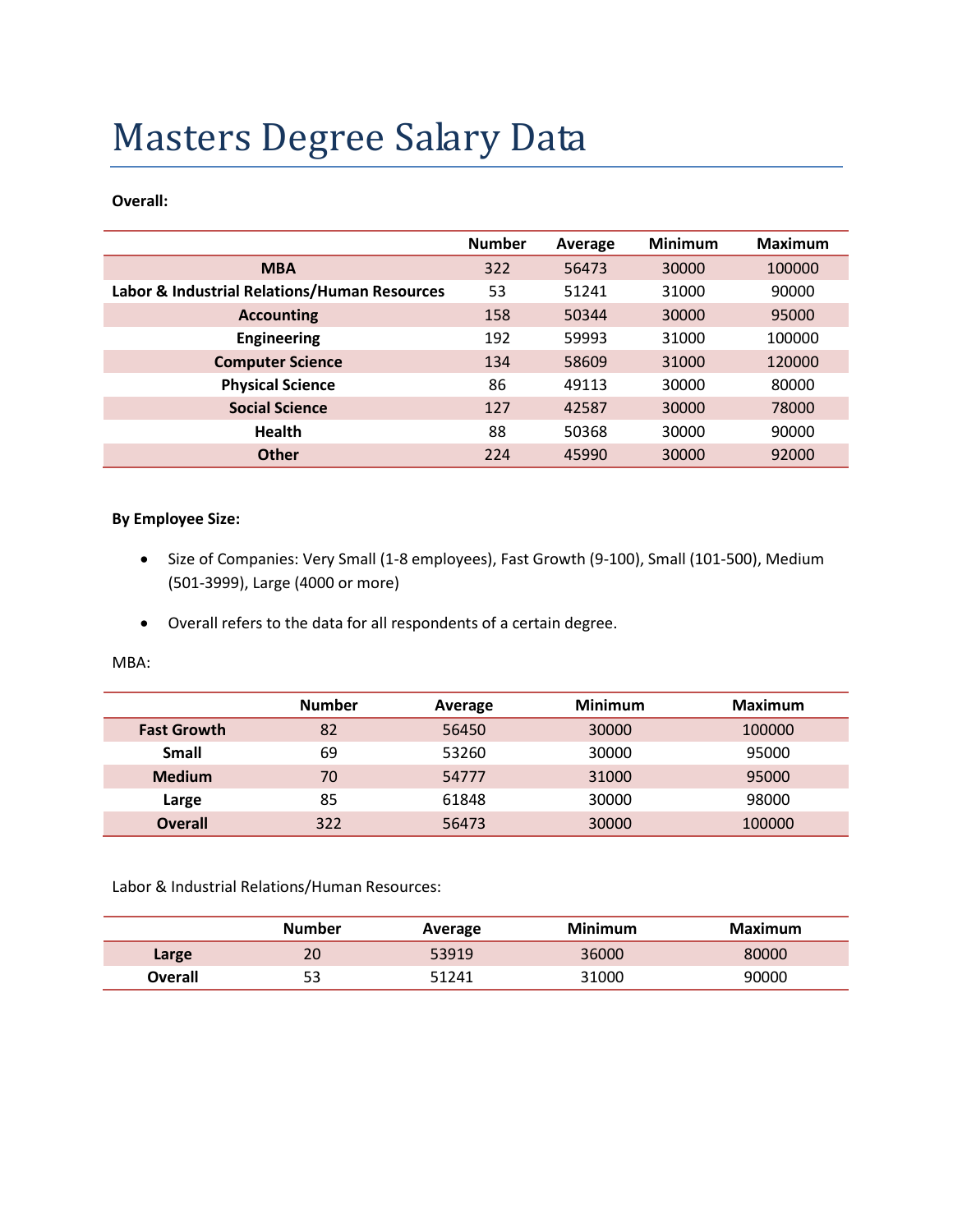## Accounting:

|                    | <b>Number</b> | Average | <b>Minimum</b> | <b>Maximum</b> |
|--------------------|---------------|---------|----------------|----------------|
| <b>Fast Growth</b> | 45            | 47547   | 32000          | 85000          |
| <b>Small</b>       | 32            | 48969   | 32000          | 85000          |
| <b>Medium</b>      | 35            | 50459   | 31000          | 85000          |
| Large              | 41            | 53775   | 30000          | 95000          |
| <b>Overall</b>     | 158           | 50344   | 30000          | 95000          |

## Engineering:

|                    | <b>Number</b> | Average | <b>Minimum</b> | <b>Maximum</b> |
|--------------------|---------------|---------|----------------|----------------|
| <b>Fast Growth</b> | 33            | 57545   | 32000          | 85000          |
| Small              | 50            | 59061   | 32000          | 100000         |
| <b>Medium</b>      | 45            | 58036   | 31000          | 85000          |
| Large              | 55            | 63673   | 34000          | 96000          |
| <b>Overall</b>     | 192           | 59993   | 31000          | 100000         |

Computer Science:

|                    | <b>Number</b> | Average | <b>Minimum</b> | <b>Maximum</b> |
|--------------------|---------------|---------|----------------|----------------|
| <b>Fast Growth</b> | 28            | 58982   | 32000          | 120000         |
| <b>Small</b>       | 37            | 60135   | 32000          | 100000         |
| <b>Medium</b>      | 30            | 56148   | 31000          | 84000          |
| Large              | 31            | 59505   | 34000          | 89000          |
| <b>Overall</b>     | 134           | 58609   | 31000          | 120000         |

Physical Science:

|                    | <b>Number</b> | Average | <b>Minimum</b> | <b>Maximum</b> |
|--------------------|---------------|---------|----------------|----------------|
| <b>Fast Growth</b> | 22            | 50864   | 32000          | 75000          |
| <b>Small</b>       | 21            | 46929   | 30000          | 78000          |
| Large              | 22            | 50000   | 30000          | 80000          |
| <b>Overall</b>     | 86            | 49113   | 30000          | 80000          |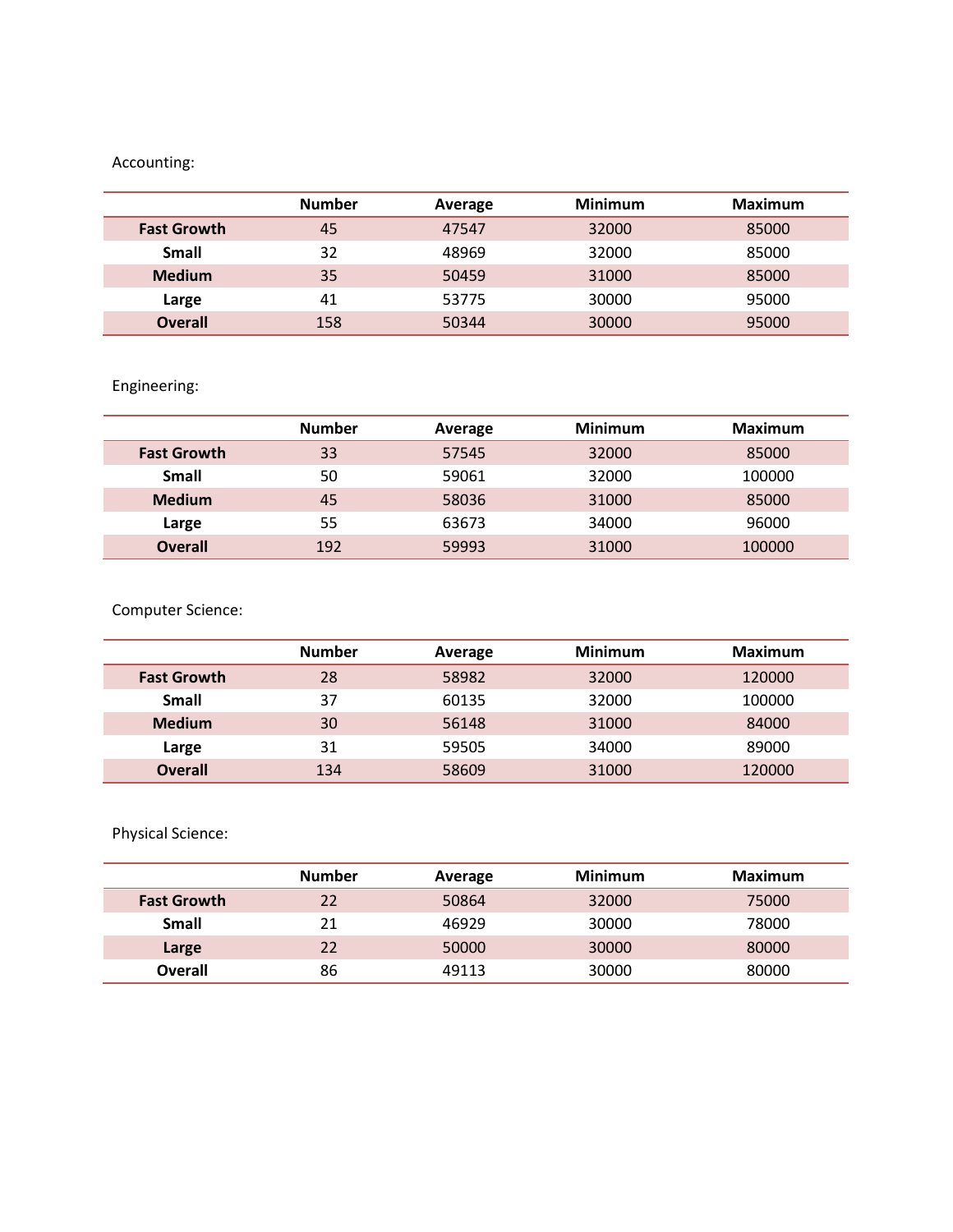#### Social Science:

|                    | <b>Number</b> | Average | <b>Minimum</b> | <b>Maximum</b> |
|--------------------|---------------|---------|----------------|----------------|
| <b>Fast Growth</b> | 42            | 42095   | 30000          | 65000          |
| <b>Small</b>       | 39            | 42771   | 30000          | 78000          |
| <b>Medium</b>      | 20            | 44300   | 31000          | 65000          |
| <b>Overall</b>     | 127           | 42587   | 30000          | 78000          |

#### Health:

|                    | <b>Number</b> | Average | <b>Minimum</b> | Maximum |
|--------------------|---------------|---------|----------------|---------|
| <b>Fast Growth</b> | 30            | 55567   | 32000          | 90000   |
| Small              | 26            | 43708   | 30000          | 70000   |
| <b>Overall</b>     | 88            | 50368   | 30000          | 90000   |

## Other Masters Degrees:

|                    | <b>Number</b> | Average | <b>Minimum</b> | Maximum |
|--------------------|---------------|---------|----------------|---------|
| <b>Fast Growth</b> | 70            | 45546   | 30000          | 92000   |
| Small              | 63            | 44303   | 30000          | 90000   |
| <b>Medium</b>      | 53            | 47843   | 31000          | 92000   |
| Large              | 27            | 48915   | 33000          | 90000   |
| <b>Overall</b>     | 224           | 45990   | 30000          | 92000   |

## **By Economic Sector:**

MBA:

|                          | <b>Number</b> | Average | Minimum | Maximum |
|--------------------------|---------------|---------|---------|---------|
| <b>Finance/Insurance</b> | 43            | 58760   | 30000   | 95000   |
| <b>Education</b>         | 21            | 46469   | 32000   | 85000   |
| Government               | 37            | 49888   | 30000   | 85000   |

Accounting:

|            | Number     | Average             | Minimum | Maximum |
|------------|------------|---------------------|---------|---------|
| Government | $\sim$ $-$ | $A\Omega$ $D\Gamma$ | 34000   | 83000   |